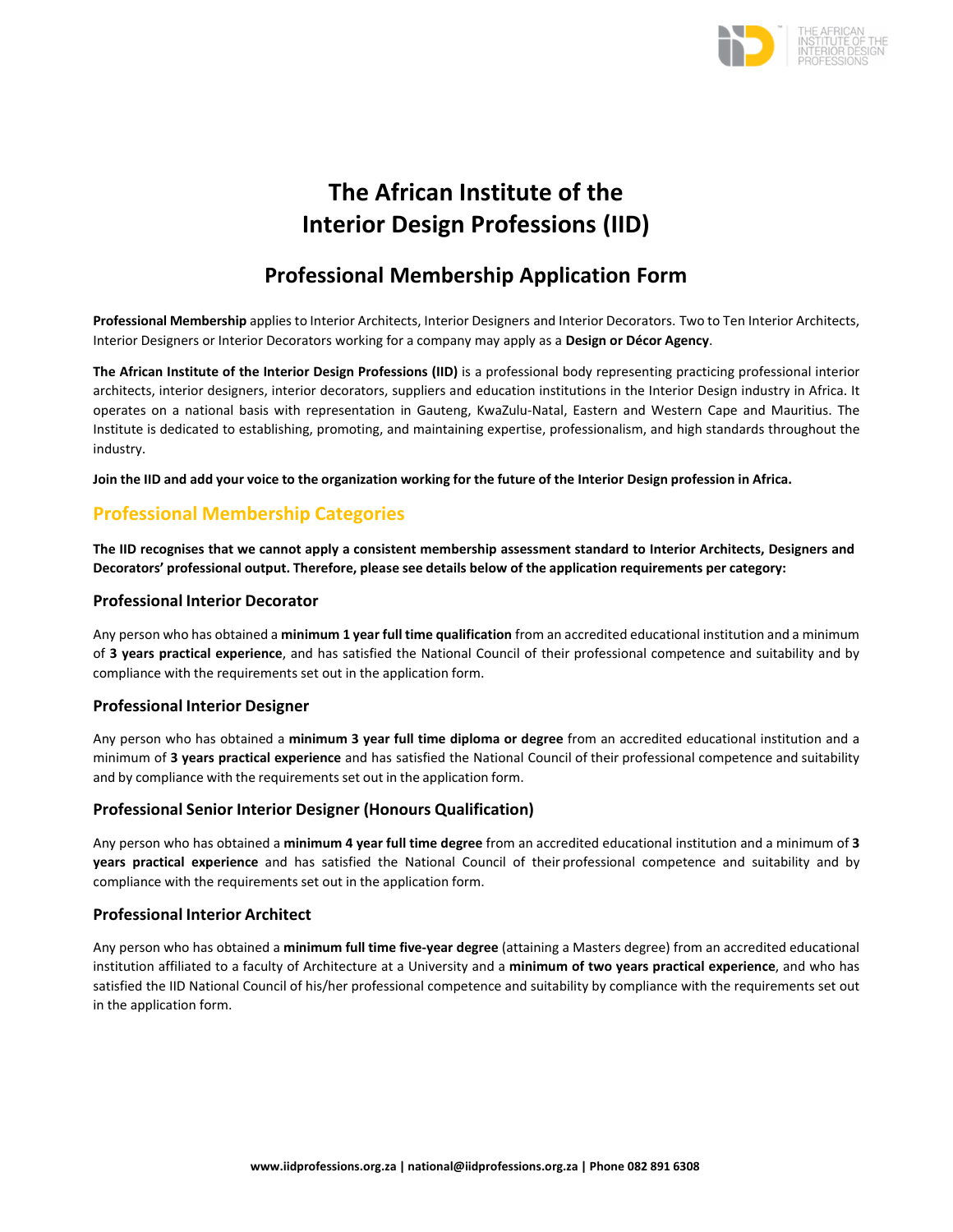

|                        |                                                              | THE FOLLOWING NEEDS TO BE SENT WITH THE APPLICATION FORM ALONG WITH ANNEXURE A                                            |
|------------------------|--------------------------------------------------------------|---------------------------------------------------------------------------------------------------------------------------|
| Copy of qualifications | Head and shoulder portrait pic<br>Min Size 600 pixels square | A Letter from your employer, stating your<br>employment and brief job description if you do<br>not have your own business |
| Curriculum Vitae       | ANNEXURE A<br>This can be sent via WeTransfer                |                                                                                                                           |

#### **ANNEXURE A**

|                  | <b>IID</b> PORTFOLIO SUBMISSION REQUIREMENT |                                                         |                                                       |                                                                  |                                                                     |                                    |                                                    |                   |                 |                          |
|------------------|---------------------------------------------|---------------------------------------------------------|-------------------------------------------------------|------------------------------------------------------------------|---------------------------------------------------------------------|------------------------------------|----------------------------------------------------|-------------------|-----------------|--------------------------|
|                  |                                             | <b>MOOD</b><br><b>BOARD</b>                             | <b>SAMPLE</b><br><b>BOARD</b>                         | <b>PRESENTATIO</b><br><b>N BOARD</b>                             | <b>TECHNICA</b><br>L<br><b>DOCUMEN</b>                              | QTY OF<br><b>PROJECT</b><br>S OVER | <b>AVERAGE</b><br>m <sup>2</sup><br><b>PROJECT</b> |                   | <b>PROJECTS</b> | <b>MONITARY VALUE OF</b> |
|                  |                                             |                                                         |                                                       |                                                                  | т                                                                   | <b>12 MONTH</b><br><b>PERIOD</b>   | s                                                  | $\geq$<br>50<br>k | < 250<br>k      | $< 1$ mil                |
|                  | <b>500 - INTERIOR DECORATORS</b>            |                                                         |                                                       |                                                                  |                                                                     |                                    |                                                    |                   |                 |                          |
| 50<br>$0 -$<br>3 | Profession<br>al                            |                                                         | 4                                                     | 4 incl. Before &<br>after photos of<br>actuals                   | $2 - full sets$<br>of W/dwgs,                                       |                                    |                                                    |                   |                 |                          |
|                  | 600 - INTERIOR DESIGNERS                    |                                                         |                                                       |                                                                  |                                                                     |                                    |                                                    |                   |                 |                          |
| 60<br>$0 -$<br>3 | Profession<br>al                            | 4 could<br>also<br>incl.<br>concept<br>sketche<br>s     | 4 or list of<br>manufacturer<br>s / suppliers<br>used | 4 incl. Before &<br>after photos of<br>actuals where<br>possible | $3 -$ full sets<br>of W/dwgs,<br>incl $4x$<br>shopfitting<br>detail |                                    |                                                    |                   |                 |                          |
| 60<br>$0 -$<br>4 | Senior<br>Prof.                             | 4 could<br>also<br>incl.<br>concept<br>sketche<br>s     | 4 or list of<br>manufacturer<br>s / suppliers<br>used | 4 incl. Before &<br>after photos of<br>actuals where<br>possible | $3 -$ full sets<br>of W/dwgs,<br>incl $4x$<br>shopfitting<br>detail |                                    |                                                    |                   |                 |                          |
|                  | 700 - INTERIOR ARCHITECTS                   |                                                         |                                                       |                                                                  |                                                                     |                                    |                                                    |                   |                 |                          |
| 70<br>$0 -$<br>3 | Profession<br>al                            | 4<br>should<br>also<br>incl.<br>concept<br>sketche<br>s | 4 or list of<br>manufacturer<br>s / suppliers<br>used | 4 incl. Before &<br>after photos of<br>actuals                   | $2 - full sets$<br>of W/dwgs,<br>incl $4x$<br>shopfitting<br>detail |                                    |                                                    |                   |                 |                          |

# **Membership Fees**

| <b>Membership</b>                                                                       | <b>Annual</b>       | <b>Annual</b>         | <b>Annual CPD</b>            | <b>Webpage</b> |
|-----------------------------------------------------------------------------------------|---------------------|-----------------------|------------------------------|----------------|
|                                                                                         | <b>Subscription</b> | <b>Administration</b> | <b>Registration Platform</b> | <b>Gallery</b> |
| Professional<br>Senior professional<br><b>Interior Architect</b><br>Interior Decorator, | R2520.00            | R455.00               | R210.00                      | <b>R560.00</b> |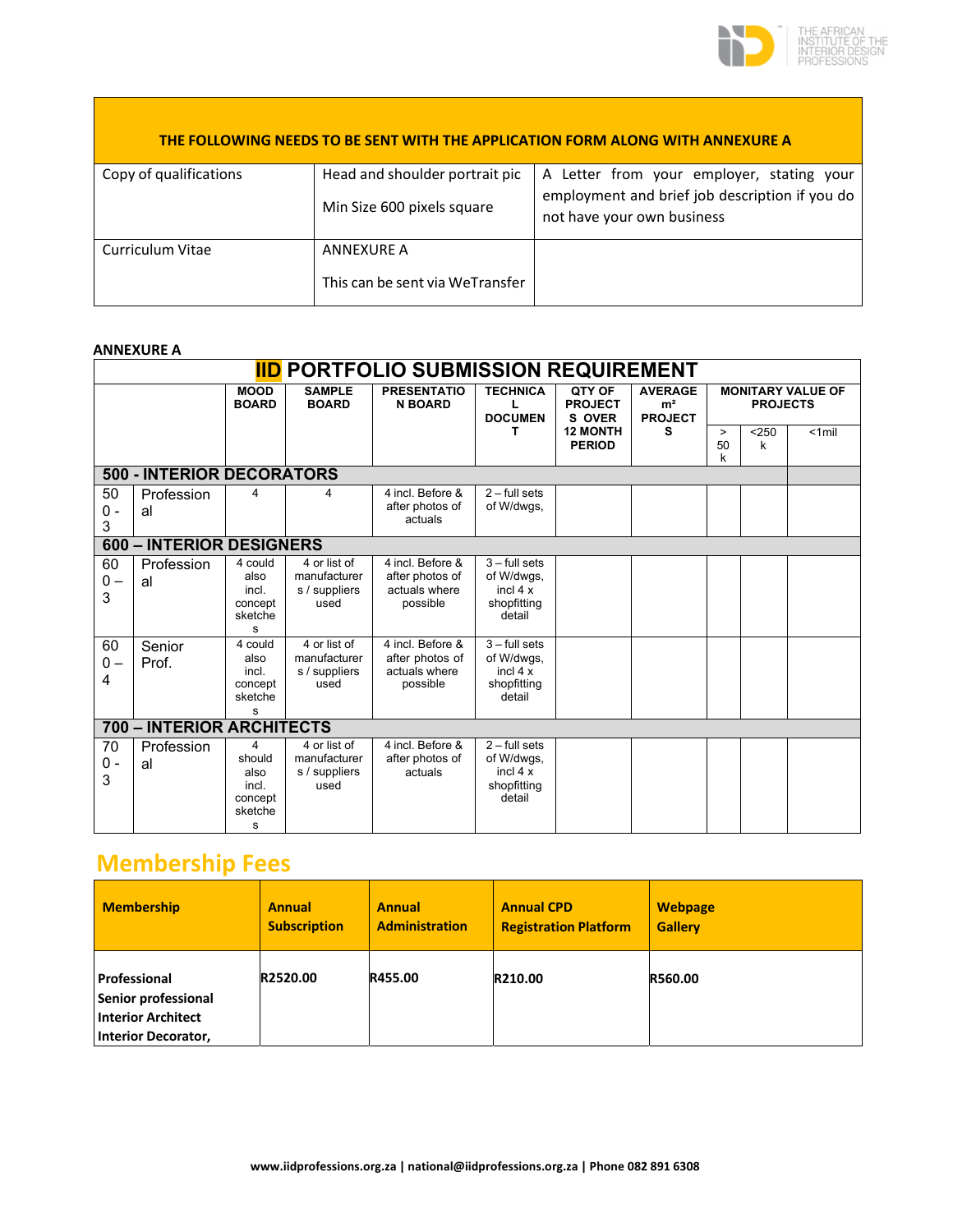

All figures are VAT inclusive - The Webpage Gallery Fee is a once off - Changes will be subject to quotation *Applicants who are self‐employed need to be VAT registered and/or have a Business Registration Number.*

The IID will send you a Membership reference number once your application is approved. Please use it when making payment or in any email correspondence. Any payments received without the reference will not be credited to your account.

Members are encouraged to pay their Annual Subscription by a Monthly Debit Order facility. The necessary forms are by **request – national@iidprofessions.org.za**

# **Professional Membership Application Form**

| <b>Section A</b>                                                                      | <b>Membership Categories</b>                        |                             |                                                                     |  |                                                    |  |                                                     |  |  |
|---------------------------------------------------------------------------------------|-----------------------------------------------------|-----------------------------|---------------------------------------------------------------------|--|----------------------------------------------------|--|-----------------------------------------------------|--|--|
| <b>Please indicate which</b><br><b>Category of Membership you</b><br>are applying for | Professional<br><b>Interior</b><br><b>Architect</b> |                             | Professional<br><b>Senior</b><br><b>Interior</b><br><b>Designer</b> |  | Professional<br><b>Interior</b><br><b>Designer</b> |  | Professional<br><b>Interior</b><br><b>Decorator</b> |  |  |
| <b>Section B</b>                                                                      |                                                     | <b>Personal Information</b> |                                                                     |  |                                                    |  |                                                     |  |  |
| <b>Name and Surname</b>                                                               |                                                     |                             |                                                                     |  |                                                    |  |                                                     |  |  |
| <b>Title</b>                                                                          |                                                     |                             |                                                                     |  |                                                    |  |                                                     |  |  |
| Gender                                                                                |                                                     |                             |                                                                     |  |                                                    |  |                                                     |  |  |
| Age                                                                                   |                                                     |                             |                                                                     |  |                                                    |  |                                                     |  |  |
| Race                                                                                  |                                                     |                             |                                                                     |  |                                                    |  |                                                     |  |  |
| <b>ID or Passport Number</b>                                                          |                                                     |                             |                                                                     |  |                                                    |  |                                                     |  |  |
| <b>SACAP Membership Number</b>                                                        |                                                     |                             |                                                                     |  |                                                    |  |                                                     |  |  |
| <b>Company Name</b>                                                                   |                                                     |                             |                                                                     |  |                                                    |  |                                                     |  |  |
| <b>Company Registration</b>                                                           |                                                     |                             |                                                                     |  |                                                    |  |                                                     |  |  |

| <b>VAT Registration</b> |  |
|-------------------------|--|
| <b>Phone Number</b>     |  |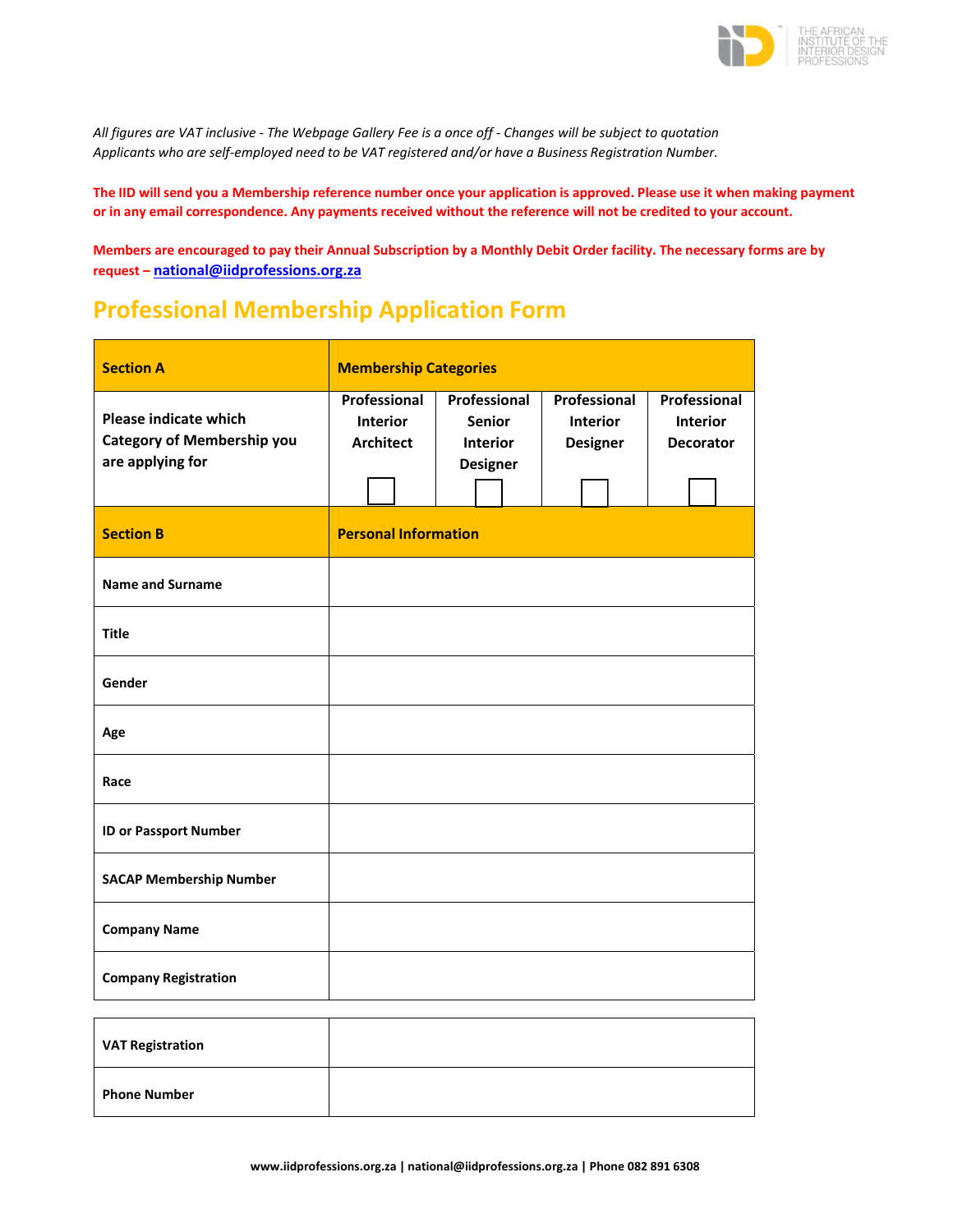

| <b>Mobile Number</b>                                                                                                                                                                                                                                                                                    |        |          |      |                             |       |
|---------------------------------------------------------------------------------------------------------------------------------------------------------------------------------------------------------------------------------------------------------------------------------------------------------|--------|----------|------|-----------------------------|-------|
| <b>Email Address</b>                                                                                                                                                                                                                                                                                    |        |          |      |                             |       |
| <b>Website Address</b>                                                                                                                                                                                                                                                                                  |        |          |      |                             |       |
| <b>Year Established</b>                                                                                                                                                                                                                                                                                 |        |          |      |                             |       |
| <b>Physical Address</b>                                                                                                                                                                                                                                                                                 |        |          |      |                             |       |
| <b>Postal Address</b>                                                                                                                                                                                                                                                                                   |        |          |      |                             |       |
| <b>Postal Code</b>                                                                                                                                                                                                                                                                                      |        |          |      |                             |       |
| How did you hear about the IID?                                                                                                                                                                                                                                                                         |        |          |      |                             |       |
| <b>IID Ambassador</b>                                                                                                                                                                                                                                                                                   |        |          |      |                             |       |
| Please indicate type of premises                                                                                                                                                                                                                                                                        | Office | Showroom | Shop | <b>Private</b><br>Residence | Other |
| If Other please specify                                                                                                                                                                                                                                                                                 |        |          |      |                             |       |
| <b>Description of Company and</b><br><b>Services</b>                                                                                                                                                                                                                                                    |        |          |      |                             |       |
| Within the last 5 years have you (or<br>any shareholders or office bearers<br>in your company) committed any<br>act of insolvency, or been<br>associated with any company in<br>respect to which a liquidator,<br>receiver or manager has been<br>appointed. Please provide full<br>particulars if yes: |        |          |      |                             |       |
| Are you a Member of any other<br>professional body? If Yes please<br>specify                                                                                                                                                                                                                            |        |          |      |                             |       |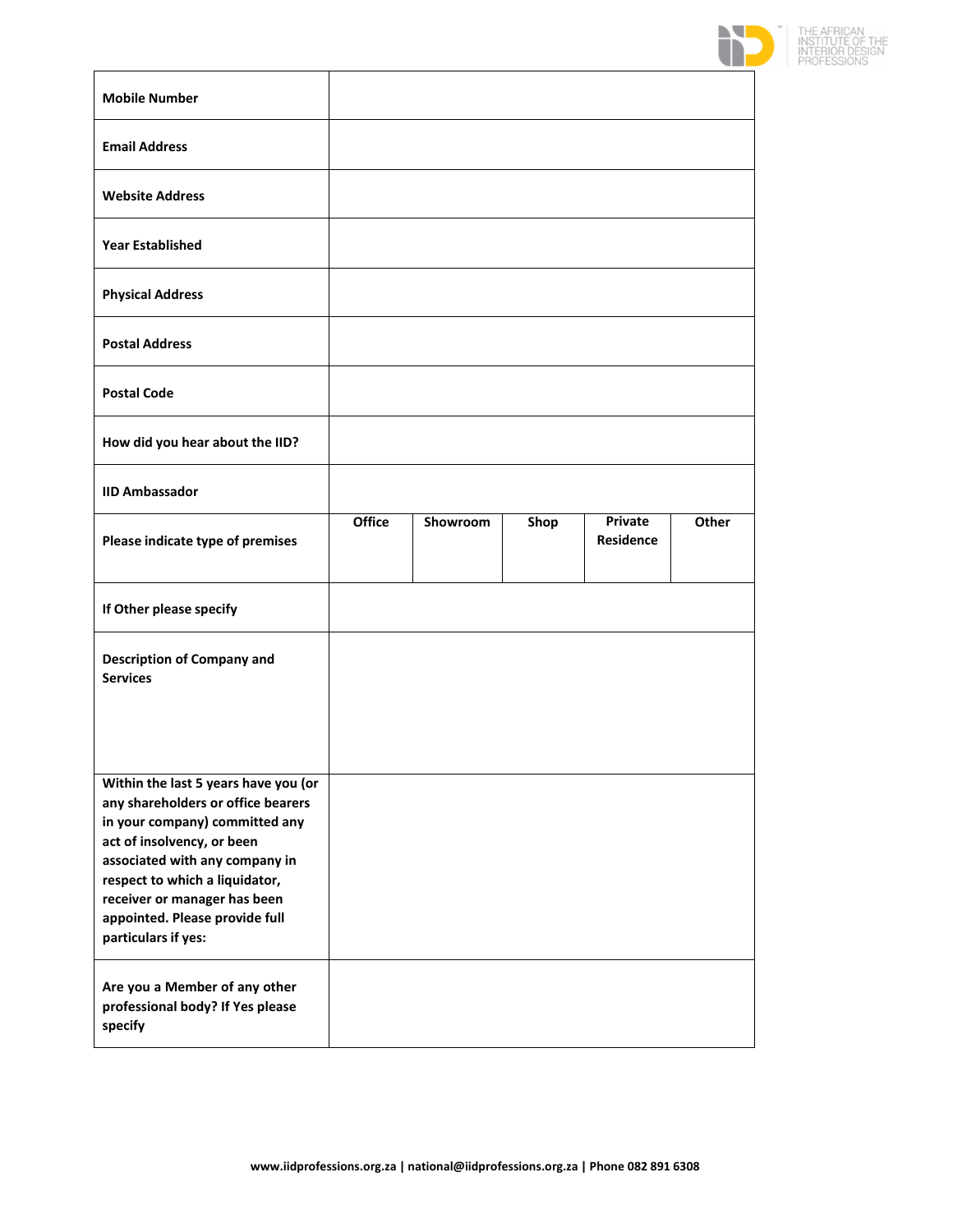

| <b>Section C</b>                 | <b>Qualifications</b>              |       |
|----------------------------------|------------------------------------|-------|
| <b>University or College</b>     |                                    |       |
| <b>Title of Course</b>           |                                    |       |
| <b>Duration of Course</b>        |                                    |       |
| <b>Year Qualified</b>            |                                    |       |
| <b>Qualification Gained</b>      |                                    |       |
| <b>Additional Qualifications</b> |                                    |       |
| <b>Section D</b>                 | <b>3 Trade References Required</b> |       |
| Company                          | <b>Contact Person</b>              | Phone |
| 1.                               |                                    |       |
| 2.                               |                                    |       |
| 3.                               |                                    |       |

**Please note, Membership is automatically renewed every year unless written resignation is received by the IID** National Office from the Member no later than three months prior to your IID Membership cycle year end.

# **Declaration**

I, the undersigned, being a bone fide Interior Architect/ Designer/ Decorator/ Representative of the company, hereby apply for Membership of The African Institute of the Interior Design Professions and undertake that, if admitted to Membership, I agree to abide by the articles of the IID Constitution and to uphold the attached Code of Conduct.

I declare that all the information contained herein is complete and accurate in every way and I am aware that is against the law to provide false information. I am aware that by signing and submitting this form, I have read and understood all that is contained herein.

| <b>Name</b> |  |
|-------------|--|
| Position    |  |
| Signature   |  |
| Place       |  |
|             |  |

**www.iidprofessions.org.za | national@iidprofessions.org.za | Phone 082 891 6308**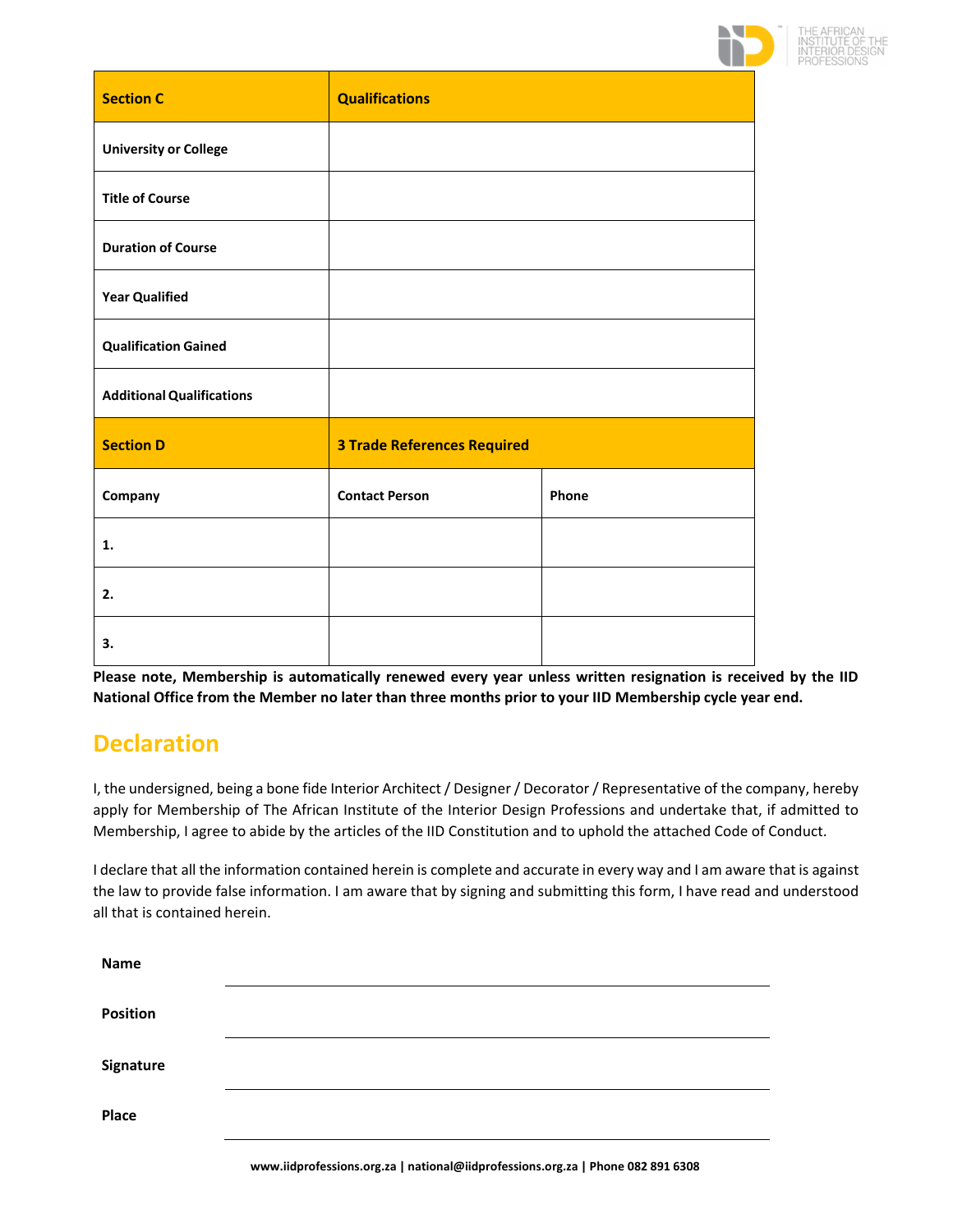

# **CODE OF CONDUCT**

# **The African Institute of the Interior Design Professions (IID)**

*All Members of the African Institute of the Interior Design Professions (IID) are obliged to adhere to the Code of Professional Conduct and to accept such by signature below*

The observance of this Code is a condition of membership of the Institute. The Council may reprimand, suspend or expel any member or in the case of corporate and founding members request registration, as defined in Section 6.5 to 6.6 of the Constitution of the IID, who infringes this Code, or who, in its opinion, conducts himself in any manner which discredits the profession.

Any questions, which may arise as to the interpretation of this Code, are to be referred to the National office or Directors of the IID whose decision is final.

Members conducting a design practice in partnership or association with non-members shall be responsible for the observance of this Code by themselves and by all members of the organisation.

Members working or seeking work in a country other than the Republic of South Africa shall at all times observe the relevant Code of Conduct of the National Institute concerned.

## **A Member's Responsibility, according to Ico‐D**

The overarching responsibility of every Memberis to take an active role in the international design community through enthusiastic participation in Meetings, Platforms and Work Groups. This Council is its Members. If we share information and pool resources, we gain strength together. That means that every Member has the responsibility to maintain and strengthen connections between their local communities and international community. Your news is of interest to other Members, as theirs is to you: Have you struggled this year to solve an issue in your community? This is of interest to your fellow Members. Solutions shared are time and effort saved. Are there issues you think would be better solved together? We would like to hear about that too. A 'good' Member is a Member who maintains an active connection between the regional, national and international design communities, who participates in events and initiatives, and who generally takes and interest.

## 1. **The Member's Responsibility to the Community**

- 1.2 A Member accepts a professional obligation to further the social and aesthetic standards of the community.
- 1.3 A Member shall act in keeping with the honour and dignity of the profession.
- 1.4 A Member shall not consciously assume or accept a position in which his personal interests conflict with his professional duty.
- 1.5 A Member accepts professional responsibility to act in the best interests of the ecology and the natural environment.
- 1.6 A Member must represent them self correctly and may not refer to themselves as an 'interior architect', 'interior designer' or 'interior decorator' without being certified, qualified and/or experienced as such.

## **2. The Member's Responsibility to his Client**

- 2.1 A Member shall act in his client's interest and use his best endeavours within the limits of his professional duties.
- 2.2 A Member shall not work simultaneously on assignments, which are in direct competition, without the agreement of the clients or employers concerned except in specific cases where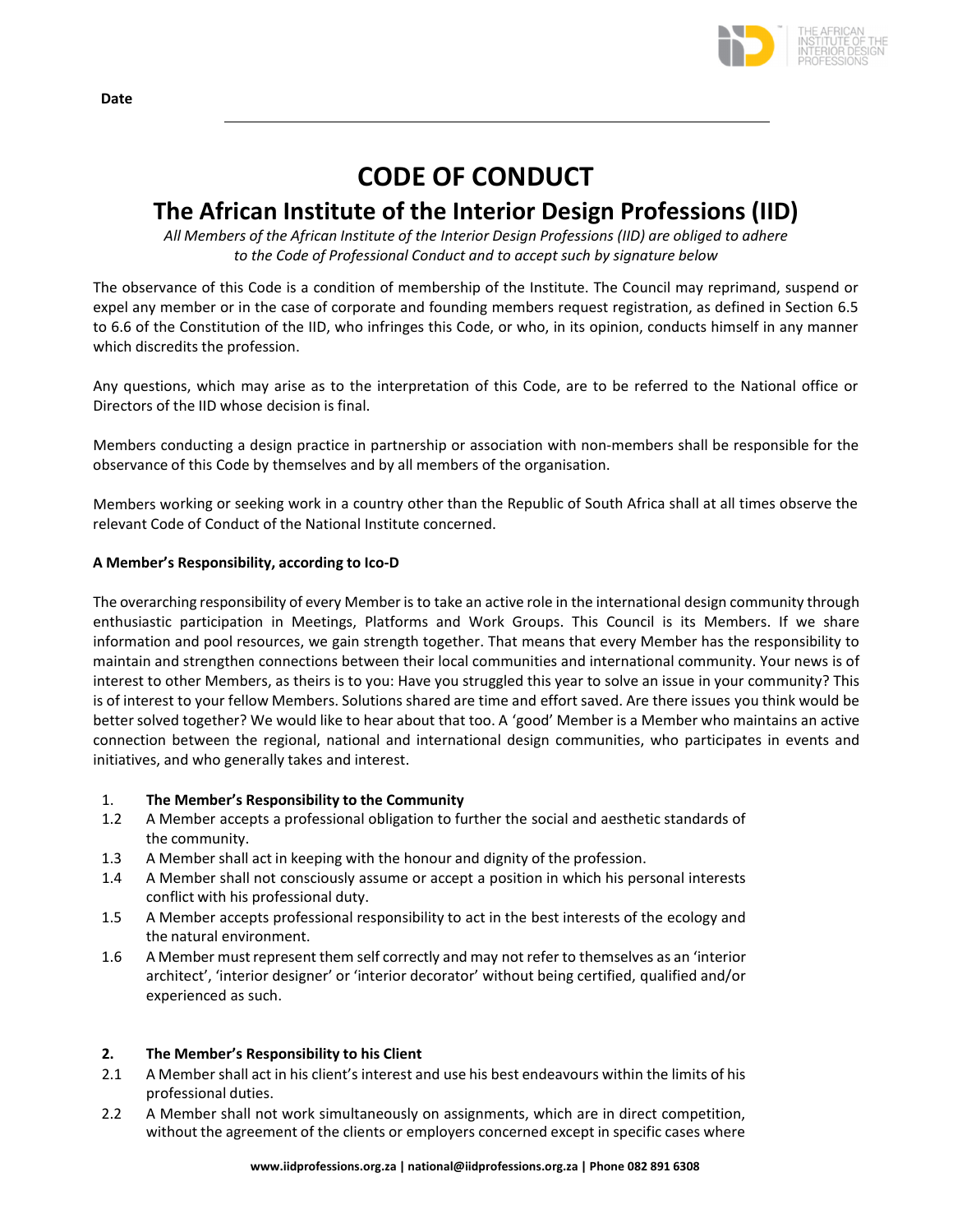

it is the convention of a particular trade for a designer to work at the same time for various competitors.

- 2.3 A Member shall treat all knowledge of his client's intentions, production methods and/or business organisation as confidential and shall not, at any time, divulge such information without the consent of his client. It is the Member's responsibility to ensure that all members of his staff are similarly bound to confidentiality.
- 2.4 A Member shall not release for publication any confidential information about the work he is doing or has completed, unless his client or employer has given prior consent. Such consent shall, however, not be unreasonably withheld by the client.

#### **3. The Member's Responsibility to Other Members**

- 3.1 A Member shall not knowingly accept any professional assignment, upon which another member has been or is acting, without notifying the other member and until he is satisfied that the former appointment has been properly terminated.
- 3.2 A Member shall not attempt, directly or indirectly, to supplant another member, nor may he compete with another member by means of unethical inducement
- 3.3 A Member must be fair in criticism and shall not denigrate the work or reputation of a fellow member.
- 3.4 A Member shall not accept instructions from his client or employer, which knowingly involve plagiarism, nor shall he consciously act in any manner involving plagiarism.

#### **4. Remuneration**

- 4.1 A Member shall work for a fee, a royalty and/or a salary. Separate charges shall be allowed, where necessary, for time spent on contracting or supplying services on behalf of the client.
- 4.2 A Member shall not undertake any work at the invitation of a client without payment of appropriate remuneration. A Member may, however, undertake work without fee or at a reduced rate for charitable or non‐profit making organisations.
- 4.3 A Member shall comply with the Consumer Protection Act no. 68 of 2008.
- 4.4 A Member who is asked to advise on the selection of designers shall accept no payment in any form from the designer recommended.

#### **5. Publicity**

- 5.1 A Member may take paid advertising space in any media or publish publicity material in which to advertise his professional services, provided all information is truthful, factual and does not make any unsubstantiated claims. It must be fair to clients and other designers in accordance with the dignity of the profession.
- 5.2 A Member may approach a potential client or employer only in a professional manner.
- 5.3 A Member may allow his name to be used by clients, employers, agents or others in advertisements only in connection with factual statements of goods or services offered and provided the statements in such advertisements are not harmful to other members or detrimental to the dignity of the profession.
- 5.4 A Member shall not allow his name to be associated with the realisation of a design, which has been changed by the client as it is no longer to be substantially the original work of the member.

#### **6. Conditions of Engagement**

- 6.1 Members may negotiate conditions of engagement to their and their clients' satisfaction according to the circumstances of any particular project provided that fees for the design services shall always be confirmed in writing as well as the form of service being supplied.
- 6.2 Exclusive services or retainers in a particular field of design may be secured by agreement between client and member.